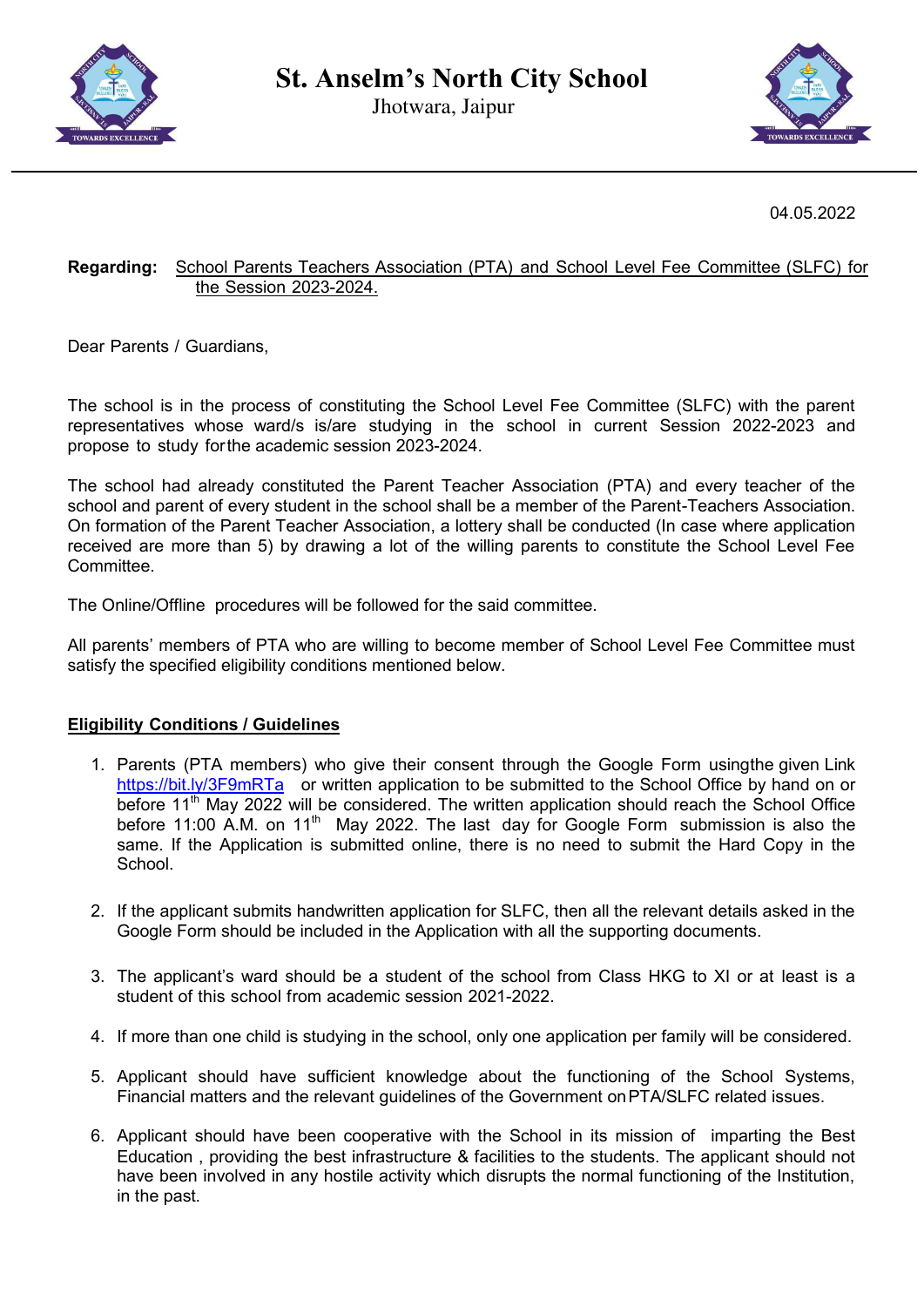



7. As per the act, the PTA Fee of Rs. 50/- is to be paid Online/Offline using the below given details (applicable only for PTA Fees):

> Name of the Bank : ICICI Bank Account Number : 675901432399 Account Name : Manager, St. Anselm's North City School IFSC Code: ICIC0006759 Bank Address: Plot No. 91 & 92, Ramnathpuri Scheme, Jaipur 302012

- 8. Once the payment of Rs. 50/- is successful, Screen shot of the same has to be taken and the image has to be uploaded via the same Online Form which is being filled by you . This means that if you are interested in applying you have to transfer Rs. 50/- Online (as per Pt. 7) and keep the confirmation image ready to be uploaded while filling the Online Form. If applying in person, Rs. 50/- to be paid with the application.
- 9. The applicant should not be a Fee defaulter in paying fees as on 11.05.2022 in our school records.
- 10. I<sup>st</sup> Installment of School Fees of the session 2022-2023 should be cleared.
- 11. If applying in person submit a printed application on 'A4' Size Sheet with the details as given in the enclosed format with all the supportive Self Attested copies of the Documents: Aadhar, Last report card of ward, certificate of highest qualification of applicant.
- 12. The Online Form is non-editable after submission and only one chance is permitted. So kindly fill the correct details. In the event of any incorrect or missing information, the application will be summarily rejected.
- 13. In case there are excessive number of entries, the final selection would be done bylottery.

Regards,

**Principal** 

Enclosed : Offline Form SLFC 2023-2024